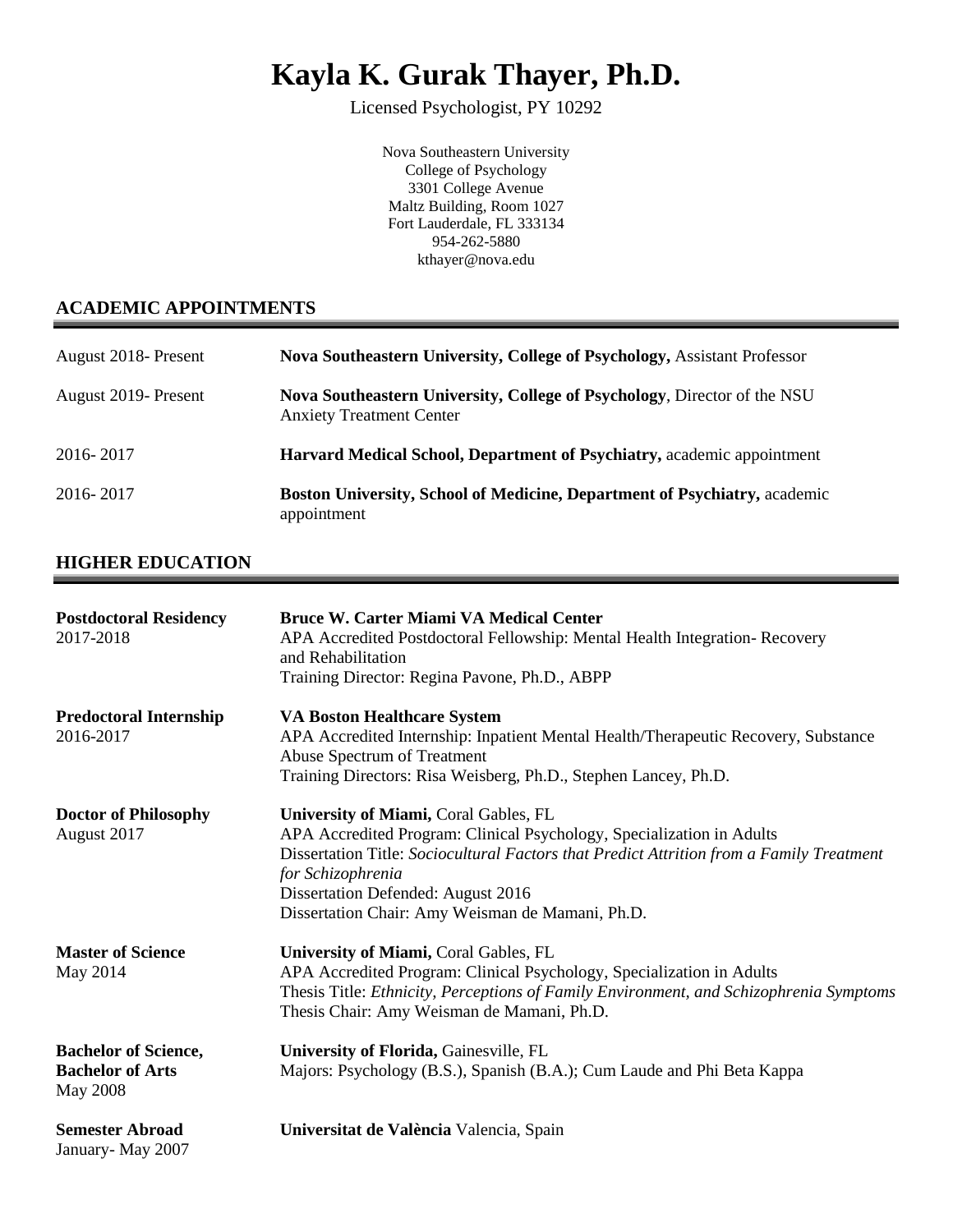#### **ACADEMIC HONORS AND AWARDS**

| 2018                                                                                | Distinguished Dissertation in Clinical Psychology Award, Division 12, Society of Clinical Society,<br>\$300                                                |  |
|-------------------------------------------------------------------------------------|------------------------------------------------------------------------------------------------------------------------------------------------------------|--|
| 2016                                                                                | <b>Ironson Distinguished Speaker Student Award-\$300</b>                                                                                                   |  |
| 2014                                                                                | Peter Mundy CARD Graduate Student Award for Clinical Research in Autism - \$500                                                                            |  |
| 2013-2014                                                                           | Distinguished Fellow for the Center for Latin American Studies at the University of Miami (a<br>National Research Center) - Full Tuition and Stipend Award |  |
| 2013                                                                                | Florida Psychological Association 3rd Place Poster- \$50                                                                                                   |  |
| 2013                                                                                | <b>APA International Conference Travel Grant- \$330</b>                                                                                                    |  |
| 2011-2016                                                                           | <b>GAFAC Travel Award, University of Miami</b>                                                                                                             |  |
| 2011-2016                                                                           | Department of Psychology Travel Award, University of Miami                                                                                                 |  |
| 2011-2016                                                                           | Kriloff Travel Award, University of Miami                                                                                                                  |  |
| 2012                                                                                | <b>Outstanding Teaching Assistant Award, University of Miami Psychology Department</b>                                                                     |  |
| 2011-2012,<br>2014-2016                                                             | <b>Commendations</b> for excellence in clinical work, research, teaching, and academics<br>University of Miami Psychology Department                       |  |
| 2011-2016                                                                           | Teaching Assistant Full Tuition and Stipend Award, University of Miami                                                                                     |  |
| Undergraduate:<br>2004-2008<br>Pelican Bay Founder's Fund Scholarship (\$2000/year) |                                                                                                                                                            |  |
| 2005, 2006,<br>2008                                                                 | President's Honor Roll Award, 4.0 semester GPA with 15 hours+ semester course work,<br>University of Florida                                               |  |
| 2004, 2006,<br>2007                                                                 | <b>Dean's List Award, 3.75+ semester GPA, University of Florida</b>                                                                                        |  |
| 2006                                                                                | <b>Anderson Scholar of Distinction,</b> 3.8 GPA for first two years of undergraduate career,<br>University of Florida                                      |  |

#### **TEACHING EXPERIENCE**

#### **Graduate Level Courses**

Adult Psychopathology (Fall 2018)

Assessment of Intelligence (IQ) (Fall 2018; 2 sections)

Adult Intervention I (Winter 2019; 2 sections)

Evidence-Based Treatments for Anxiety Disorders (Summer 2019)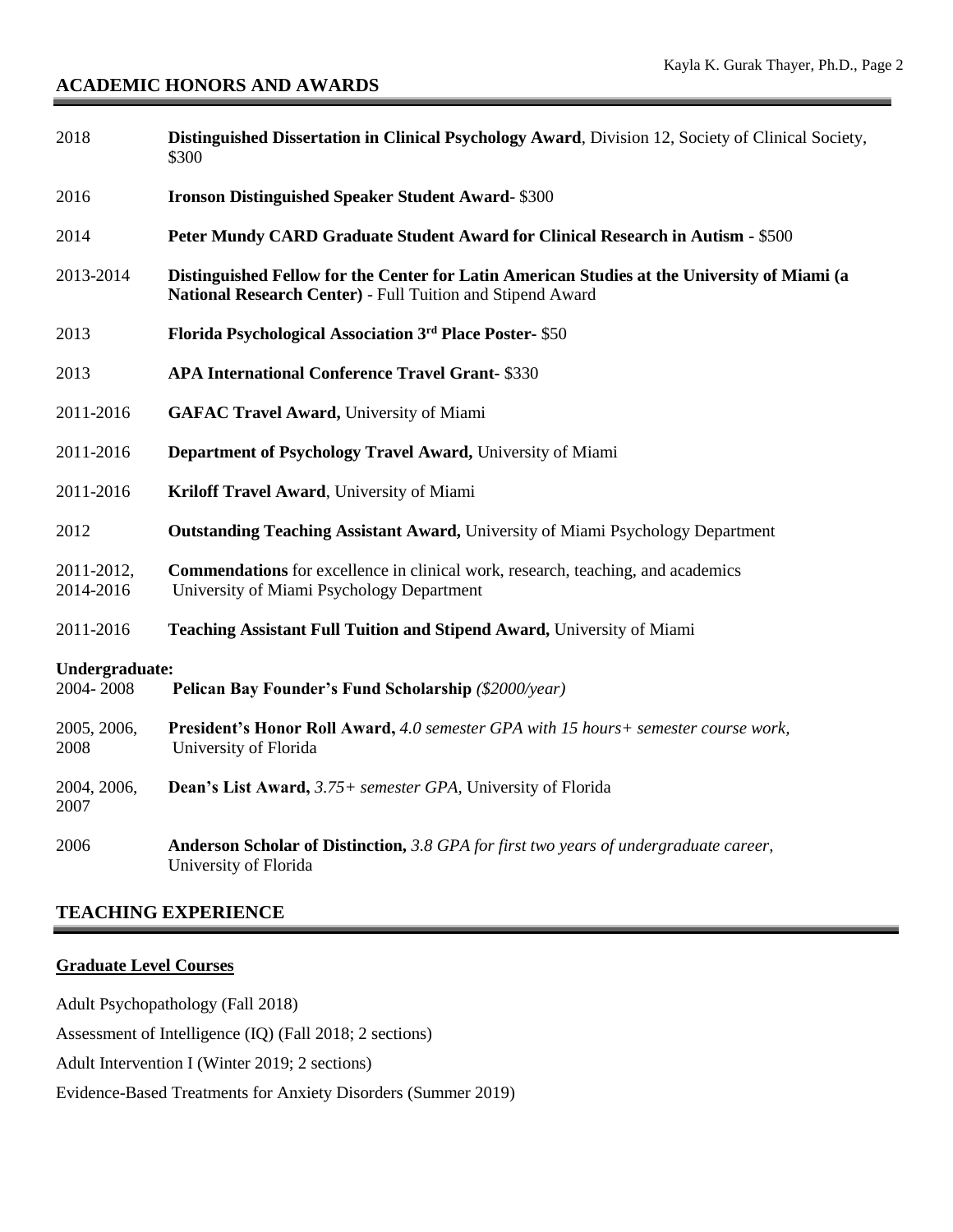#### **Undergraduate Level Courses**

Personality Psychology (Instructor)

*University of Miami (Spring 2014); Supervisor: Jill Kaplan, Ph.D.*

Abnormal Psychology; Social Psychology; Introduction to Biobehavioral Statistics (Guest Lecturer)

*University of Miami (2011- 2015)*

Social Psychology; Introduction to Biobehavioral Statistics; Introduction to Cognition (Teaching Asst.)

*University of Miami (2011-2013)*

## **CLINICAL RESEARCH EXPERIENCE**

## **Miami VAMC PRRTP/5A Program Evaluation Project: Using Measurement Based Care to Track Mental Health Outcomes in Psychiatric Residential Treatment**

Mentor: Raquel Andres-Hyman, Ph.D.

The objective of this study was to evaluate the effectiveness of the evidence-based treatments offered through the Miami VAMC Psychosocial Residential Rehabilitation Program (PRRTP) on several patient mental health outcomes (e.g., alcohol and drug use, anxiety, depression, quality of life, PTSD symptoms, level of impairment due to disability). We utilized data collected via patient self-report measures completed at multiple time points throughout patient psychiatric stays in the PRRTP/5A program.

## **VA Boston Scholarly Inquiry Research Project: The Impact of Providing Services in Spanish on Differential Diagnoses and Other Mental Health Outcomes in Spanish-Speaking Veterans**

\_\_\_\_\_\_\_\_\_\_\_\_\_\_\_\_\_\_\_\_\_\_\_\_\_\_\_\_\_\_\_\_\_\_\_\_\_\_\_\_\_\_\_\_\_\_\_\_\_\_\_\_\_\_\_\_\_\_\_\_\_\_\_\_\_\_\_\_\_\_\_\_\_\_\_\_\_\_\_\_\_\_\_\_\_\_\_\_\_\_\_\_\_

\_\_\_\_\_\_\_\_\_\_\_\_\_\_\_\_\_\_\_\_\_\_\_\_\_\_\_\_\_\_\_\_\_\_\_\_\_\_\_\_\_\_\_\_\_\_\_\_\_\_\_\_\_\_\_\_\_\_\_\_\_\_\_\_\_\_\_\_\_\_\_\_\_\_\_\_\_\_\_\_\_\_\_\_\_\_\_

Mentor: Heather Walton Flynn, Ph.D.

The objective of this study was to examine how offering mental health services in Spanish for Hispanic/Latino Veterans within the VA may impact differential diagnoses, subsequent treatment, and other important health and treatment outcomes such as attrition.

#### **Dissertation: Sociocultural Factors that Predict Attrition from a Family Treatment for Schizophrenia** Department of Psychology, University of Miami

Chairperson: Amy Weisman de Mamani, Ph.D.

Defense Date: August 2016

The goal of this investigation was to better understand how sociocultural factors may influence a family's decision to prematurely terminate family psychotherapy treatments for schizophrenia. This study examined whether several sociocultural variables (interdependence, independence, family cohesion, adaptive and maladaptive religious coping) predicted attrition from family therapy in 115 families coping with schizophrenia.

#### **Master's Thesis: Ethnicity, Perceptions of Family Environment, and Schizophrenia Symptoms** Department of Psychology, University of Miami

\_\_\_\_\_\_\_\_\_\_\_\_\_\_\_\_\_\_\_\_\_\_\_\_\_\_\_\_\_\_\_\_\_\_\_\_\_\_\_\_\_\_\_\_\_\_\_\_\_\_\_\_\_\_\_\_\_\_\_\_\_\_\_\_\_\_\_\_\_\_\_\_\_\_\_\_\_\_\_\_\_\_\_\_\_\_\_\_\_\_\_\_\_

\_\_\_\_\_\_\_\_\_\_\_\_\_\_\_\_\_\_\_\_\_\_\_\_\_\_\_\_\_\_\_\_\_\_\_\_\_\_\_\_\_\_\_\_\_\_\_\_\_\_\_\_\_\_\_\_\_\_\_\_\_\_\_\_\_\_\_\_\_\_\_\_\_\_\_\_\_\_\_\_\_\_\_\_\_\_\_\_\_\_\_\_\_

Chairperson: Amy Weisman de Mamani, Ph.D.

Defense Date: April 2014

The goal of this study was to comprehensively examine risk and protective factors of the family environment (expressed emotion, family member criticism and warmth, cohesion) and their relationship to patient symptom severity in a large, ethnically diverse sample of 221 patients with schizophrenia. We assessed whether ethnicity moderated these relationships and if greater patient-caregiver discrepancies in perceptions of the family environment predicted greater symptom severity.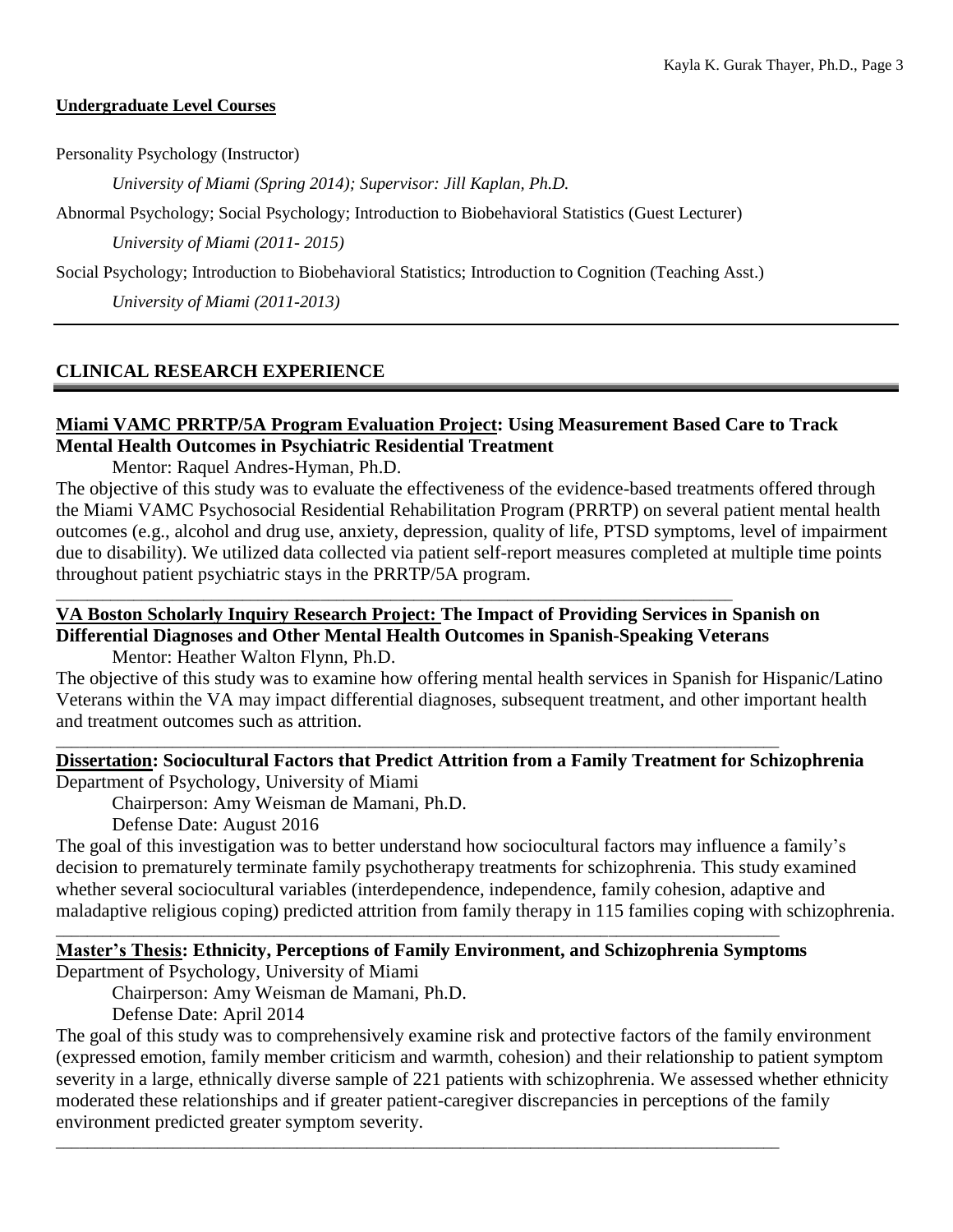#### **FAMILIES AFFECTED BY DEMENTIA PROJECT, University of Miami, Department of Psychology Assessment Service**

August 2013 to July 2015

Principal Investigator: Amy Weisman de Mamani, Ph.D.

Conducted comprehensive telephone assessments with caregivers of patients with dementia by administering the Clinical Dementia Rating Scale (CDR) along with several other measures.

#### $\_$  ,  $\_$  ,  $\_$  ,  $\_$  ,  $\_$  ,  $\_$  ,  $\_$  ,  $\_$  ,  $\_$  ,  $\_$  ,  $\_$  ,  $\_$  ,  $\_$  ,  $\_$  ,  $\_$  ,  $\_$  ,  $\_$  ,  $\_$  ,  $\_$  ,  $\_$  ,  $\_$  ,  $\_$  ,  $\_$  ,  $\_$  ,  $\_$  ,  $\_$  ,  $\_$  ,  $\_$  ,  $\_$  ,  $\_$  ,  $\_$  ,  $\_$  ,  $\_$  ,  $\_$  ,  $\_$  ,  $\_$  ,  $\_$  , **SCHIZOPHRENIA FAMILY PROJECT, University of Miami, Department of Psychology Principal Investigator: Amy Weisman de Mamani, Ph.D.**

## **Family Therapy, Culturally-Informed Therapy for Schizophrenia (CIT-S)**

August 2011 to May 2014

Provided manualized family therapies, in English and Spanish, for patients with schizophrenia and their family members. CIT-S, developed by the PI, is a 15-session psychosocial treatment intervention which consists of five modules: Family Collectivism, Psychoeducation, Spiritual Coping, Communication Training, and Problem-Solving. CIT-S was tested in comparison to 3 sessions of Psychoeducation.

## **Multi-Family Group Therapy**

December 2011 to August 2013

The CIT-S protocol (see above) was adapted into a multi-family group format. I co-facilitated a weekly group (6-12 patients and their family members).

## **Assessment Service**

August 2010 to May 2014

Conducted comprehensive assessments in both English and Spanish with patients with schizophrenia and their family members. Assessment measures included SCID, BPRS, FMSS, and HVLT.

## **Post-Baccalaureate Research Assistant**

August 2010 to August 2011

Conducted eligibility phone screens and comprehensive assessments in English and Spanish with patients and their family members, attended weekly lab meetings, and prepared and coded data.

## \_\_\_\_\_\_\_\_\_\_\_\_\_\_\_\_\_\_\_\_\_\_\_\_\_\_\_\_\_\_\_\_\_\_\_\_\_\_\_\_\_\_\_\_\_\_\_\_\_\_\_\_\_\_\_\_\_\_\_\_\_\_\_\_\_\_\_\_\_\_\_\_\_\_\_\_ **NIMH CENTER FOR THE STUDY OF EMOTION AND ATTENTION, Department of Psychology University of Florida, Gainesville, FL**

## **Post-Baccalaureate Research Assistant**

August 2009 to December 2009

Principal Investigators: Andreas Keil, Ph.D., Matthias Wieser, Ph.D.

Collected data via an electroencephalography net for a research study examining the visual cortex in both high and low social anxiety populations. Also assisted with data analysis.

\_\_\_\_\_\_\_\_\_\_\_\_\_\_\_\_\_\_\_\_\_\_\_\_\_\_\_\_\_\_\_\_\_\_\_\_\_\_\_\_\_\_\_\_\_\_\_\_\_\_\_\_\_\_\_\_\_\_\_\_\_\_\_\_\_\_\_\_\_\_\_\_\_\_\_\_\_\_\_\_\_\_\_\_\_\_\_\_\_\_

## **ASSOCIATION FOR RETARDED CITIZENS, Department of Psychology**

## **University of Florida, Gainesville, FL**

## **Applied Behavior Analysis Research Assistant**

August 2007 to December 2007

Principal Investigator: Brian Iwata, Ph.D.

Assisted with data collection and calculation and enforced behavioral contracts and treatment plans for consumers with Prader-Willi Syndrome or self-injurious behavior.

#### **UNIVERSITY OF FLORIDA, DEPARTMENT OF PSYCHOLOGY, GAINESVILLE, FL Social Psychology Research Assistant**

\_\_\_\_\_\_\_\_\_\_\_\_\_\_\_\_\_\_\_\_\_\_\_\_\_\_\_\_\_\_\_\_\_\_\_\_\_\_\_\_\_\_\_\_\_\_\_\_\_\_\_\_\_\_\_\_\_\_\_\_\_\_\_\_\_\_\_\_\_\_\_\_\_\_\_\_\_\_\_

August 2006 to December 2006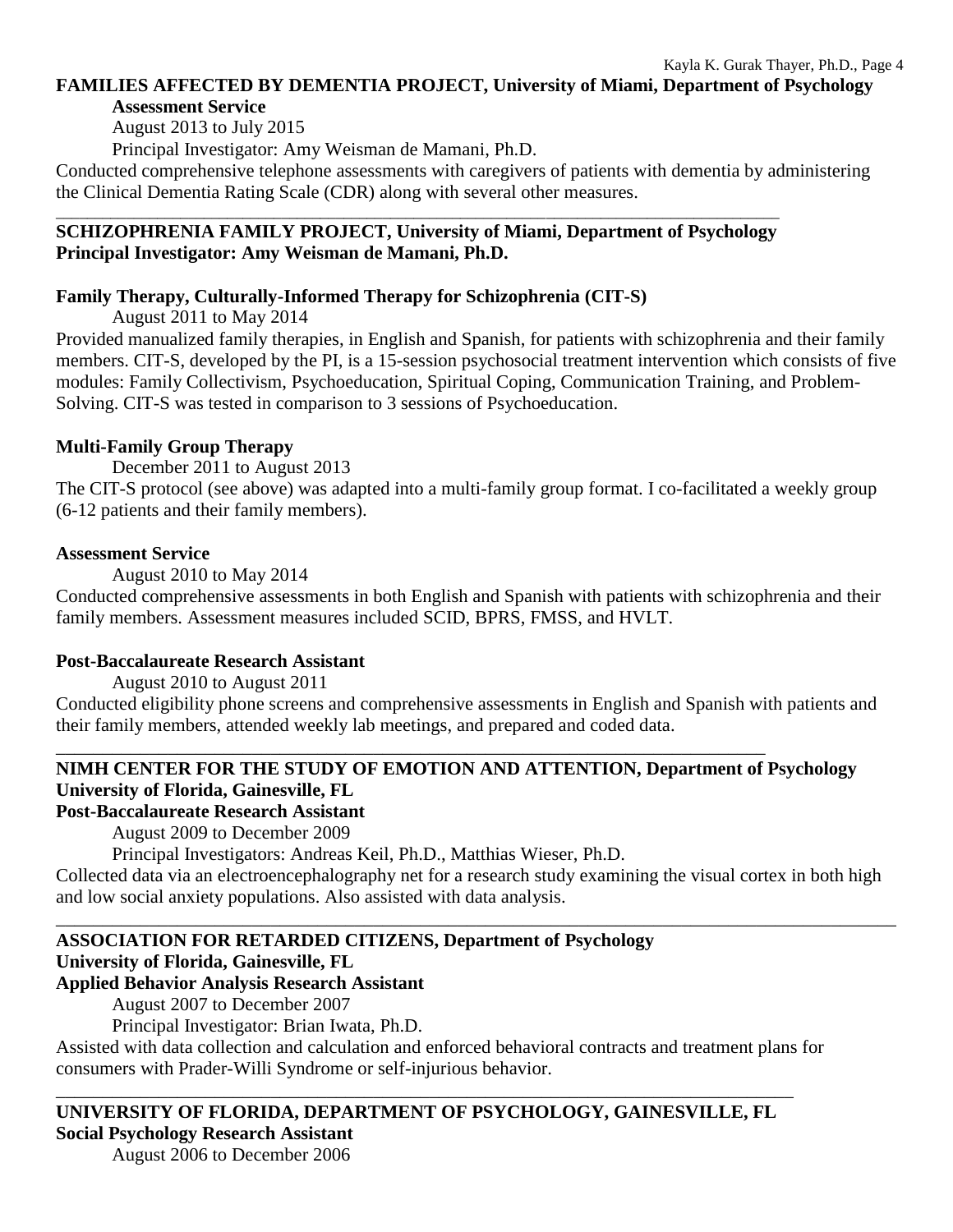Principal Investigator: Barry Schlenker, Ph.D.

Ran control and experimental conditions and collected, calculated, and interpreted data for various research studies on self-awareness, social awareness, excuses, and integrity.

#### **PUBLICATIONS**

- **Gurak, K.K.,** Maura, J., Weisman de Mamani, A., Martinez de Andino, & Rosenfarb, I. (2018). Racial and cross-ethnic diagnostic patterns in schizophrenia spectrum disorders. In C.L. Frisby & W.T. O'Donohue (Eds.), *Cultural competence in applied psychology: An evaluation of current status and Future Directions. (Invited Chapter).*
- **Gurak, K.K.,** Weisman de Mamani, A., & Ironson, G. (2017). Does Religiosity Predict Attrition from a Culturally-Informed Family Treatment for Schizophrenia that Targets Religious Coping? *Journal of Consulting and Clinical Psychology.*
- Weisman de Mamani, A., Weintraub, M.J., Maura, J., Martinez de Andino, A., Brown, C., & **Gurak, K.** (2017). Acculturation styles and their associations with psychiatric symptoms and quality of life in ethnic minorities with schizophrenia. *Psychiatry Research.*
- Weisman de Mamani, Weintraub, M.J., **Gurak, K.,** Maura, J., Martinez de Andino, A., & Brown, C. (2016). Free will perceptions, religious coping, and other mental health outcomes in caregivers of individuals with dementia. *Journal of Religion, Spirituality, and Aging.* 1-22.
- **Gurak, K.,** & Weisman de Mamani, A. (2016). Risk and protective factors, perceptions of family environment, ethnicity, and schizophrenia symptoms. *Journal of Nervous and Mental Disease, 204,* 570-577.
- **Gurak, K.K.,** Freund, B., Ironson, G. (2016). The use of both prolonged exposure and cognitive processing therapy in the treatment of a person with PTSD, multiple traumas, depression, and suicidality. *Clinical Case Studies.*
- Weisman de Mamani, A., **Gurak, K.,** Maura, J., Martinez de Andino, A., Weintraub, M., & Mejia, M. (2016). Free will perceptions and psychiatric symptoms in patients with schizophrenia. *Journal of Psychiatric and Mental Health Nursing.*
- **Gurak, K.,** & Weisman de Mamani, A. (2015). Caregiver expressed emotion and psychiatric symptoms in African-Americans with schizophrenia: An attempt to understand the paradoxical relationship. *Family Process*.
- Tauler, C., Weisman de Mamani, A., & **Gurak, K**. (2014). The effects of a diagnostic label and symptom types on controllability attributions and perceptions of dangerousness towards people with schizophrenia: An analog study. *International Journal of Psychology Research, 8*, 227-241.
- Weisman de Mamani, A., Weintraub, M.J., **Gurak, K.,** & Maura, J. (2014). A randomized clinical trial to test the efficacy of a family-focused, culturally-informed therapy for schizophrenia. *Journal of Family Psychology, 6,* 800-810.
- Weisman de Mamani, A., Weintraub, M.J., Tauler, C., **Gurak, K.,** Maura, J., Mejia, M., & Sapp, S. (2014). Religion and free will perceptions as coping mechanisms in caregivers of individuals with dementia: A review of the literature. *Journal of Religion, Spirituality, and Aging, 26*, 201-214.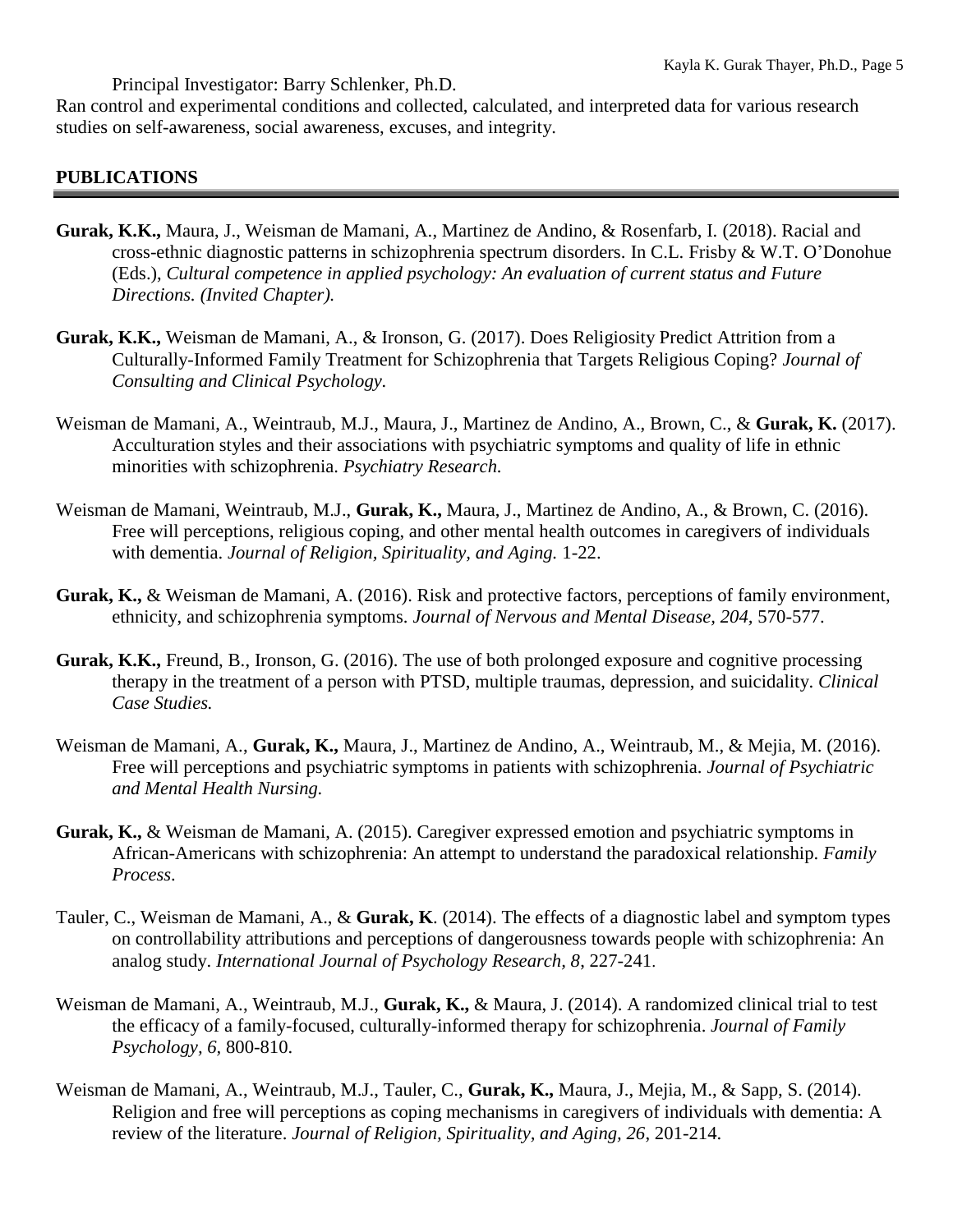- Kayla K. Gurak Thayer, Ph.D., Page 6 Weisman de Mamani, A., **Gurak, K.,** & Suro, G. (2013). Serious Mental Illness. In F. Leong (Ed.), the American Psychological Association's *Handbook of multicultural psychology, Vol. 2: Applications and training.* (Invited Chapter).
- Weisman de Mamani, A.G., Mejia, M., **Gurak, K**., & Sapp, S. (2012). Free will perceptions and religion in patients with schizophrenia and their caregivers. *Psychiatry Research Journal, 2*, 37-51. [cross-listed in *Religion: Beliefs, theories, and societal effects*]
- Weisman de Mamani, A.G., Mejia, M., **Gurak, K**., & Sapp, S. (2011). Free will perceptions and religion in patients with schizophrenia and their caregivers. In P. Bellamy & G. Montpetit (Eds.), *Religion: Beliefs, theories, and societal effects* (Chapter 3). New York: Nova Science Publishers, Inc.

#### **SYMPOSIA**

- **Gurak Thayer, K.K.,** & Andres-Hyman, R. (2018, July). Using Measurement Based Care to Track Mental Health Outcomes in Psychiatric Residential Treatment. Presented at the Miami VAMC, Miami, FL.
- **Gurak, K. K.,** & Weisman de Mamani, A.G. (2016, October). In Nagendra, A. (Chair). African-Americans and Schizophrenia. Symposium conducted at the annual meeting of the Association for Behavioral and Cognitive Therapies, New York City, NY.
- **Gurak, K. K.,** & Weisman de Mamani, A.G. (2016, April). Caregiver Sociocultural Variables (Family Cohesion, Religiosity, Interdependence) as Predictors of Number of Therapy Sessions Attended in a Culturally Informed Family Treatment for Schizophrenia. Presented at the 2016 South Florida Student Graduate Research Conference, University of Miami, Coral Gables, FL.
- **Gurak, K. K.,** & Weisman de Mamani, A.G. (2016, April). Examining Sociocultural Variables as Predictors of Attrition from a Culturally Informed Family Treatment for Schizophrenia. Presented as a part of the Distinguished Speakers Colloquium Series, University of Miami, Coral Gables, FL.
- **Gurak, K. K.,** & Weisman de Mamani, A.G. (2016, March). Caregiver Religiosity as a Predictor of Attrition from Family-Focused Treatments for Schizophrenia. Presented at the 11<sup>th</sup> Annual Conference of the Social Sciences, University of Florida, Gainesville, FL.
- Weisman de Mamani, A.G., Suro, G., **Gurak, K.K**., Weintraub, M., Maura, J., & Martinez de Andino, A. (2015, November). Family-focused, culturally informed therapy for schizophrenia that reduces patient psychiatric symptoms and caregiver burden and guilt. In Weisman de Mamani, A.G. (Chair). *What's new in family interaction and family research?* Symposium conducted at the annual meeting of the Association for Behavioral and Cognitive Therapies, Chicago, IL.
- Weisman de Mamani, A., Weintraub, M., **Gurak, K**., Maura, J., & Martinez de Andino, A. (2015, May). *Religious coping, free will perceptions, and quality of life in caregivers of patients with dementia.*  Presented at the Annual Interprofessional Geriatrics Training Institute: Collaborating for quality care. Fort Lauderdale, FL.
- **Gurak, K. K.,** & Weisman de Mamani, A.G. (2014, August). *Family environmental risk and protective factors and symptom severity in schizophrenia.* Presented at the annual meeting of the American Psychological Association, Washington D.C.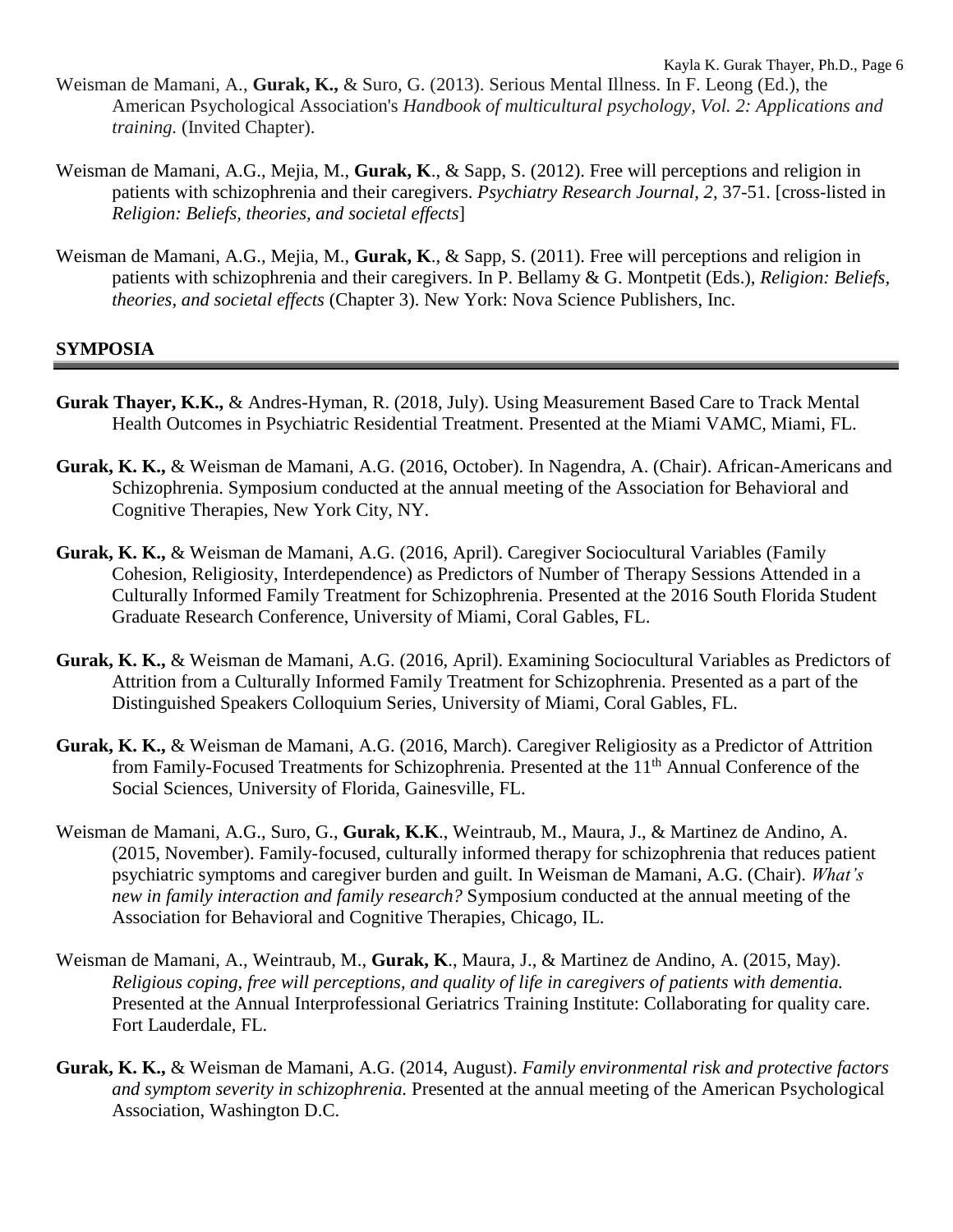- **Gurak, K. K.,** & Weisman de Mamani, A.G. (2014, April). *Ethnicity, perceptions of family environment, and schizophrenia symptoms.* Presented at the 2014 Center for Latin American Studies Graduate Research Symposium, Coral Gables, FL.
- **Gurak, K. K.,** & Weisman de Mamani, A.G. (2014, March). *Do attrition rates decline for Hispanic patients in culturally-informed, versus culture general treatments for schizophrenia?* Presented at the 2014 South Florida Student Graduate Research Conference, Boca Raton, FL.
- Weisman de Mamani, A.G., Suro, G., **Gurak, K. K.,** Mejia, M. G., Maura, J., & Weintraub, M. (2013, July). *The impact of a culturally informed, family focused, therapy for schizophrenia on patient psychiatric symptoms and shame and guilt in schizophrenia caregivers.* Symposium conducted at the 7<sup>th</sup> World Congress of Cognitive and Behavioral Therapies, Lima, Peru.
- Weisman de Mamani, A., Suro, G., **Gurak, K**., Maura, J., & Mejia, M. (2012, August). A culturally informed psychosocial intervention for schizophrenia. *Culture and minority considerations.* Symposium conducted at the annual meeting of the American Psychological Association, Orlando, FL.
- Weisman de Mamani, A.G., **Gurak, K.,** & Mejia, M. (2011, November). A culturally informed psychosocial intervention for Latinos with schizophrenia. In Rosenfarb, I.S. (Chair). *Implementing culturally sensitive interventions for Latinos with schizophrenia.* Symposium conducted at the annual meeting of the Association for Behavioral and Cognitive Therapies, Toronto, Canada.

## **POSTER PRESENTATIONS**

- **Gurak, K.K.,** & Weisman de Mamani, A.G. (2017, May*). Religiosity As a Predictor of Attrition from a Culturally-Informed Family Treatment for Schizophrenia That Targets Religious Coping.* Presented at the annual meeting of the Association of Psychological Science, Boston, MA.
- **Gurak, K.K.,** Festin, F.E., AhnAllen, C., & Walton-Flynn, H. (2017, May). *Recovery-Oriented Care in Inpatient Mental Health*. Presented at the VA National Research Week, VA Boston Healthcare System, Boston, MA.
- **Gurak, K.K.,** & Weisman de Mamani, A.G. (2016, October*). Caregiver family cohesion, religiosity, and interdependence as predictors of attrition from a culturally informed treatment for schizophrenia*. Presented at the annual meeting of the Association for Behavioral and Cognitive Therapies, New York City, NY.
- **Gurak, K.K.,** & Weisman de Mamani, A.G. (2016, February*). Caregiver expressed emotion and psychiatric symptoms in African-Americans with schizophrenia*. Presented at the Graduate School's Distinguished Scholar/Mentor Lecture Series, Coral Gables, FL.
- **Gurak, K.K.,** & Weisman de Mamani, A.G. (2015, November*). Caregiver expressed emotion and psychiatric symptoms in African-Americans with schizophrenia: An attempt to understand the paradoxical relationship*. Presented at the annual meeting of the Association for Behavioral and Cognitive Therapies, Chicago, IL.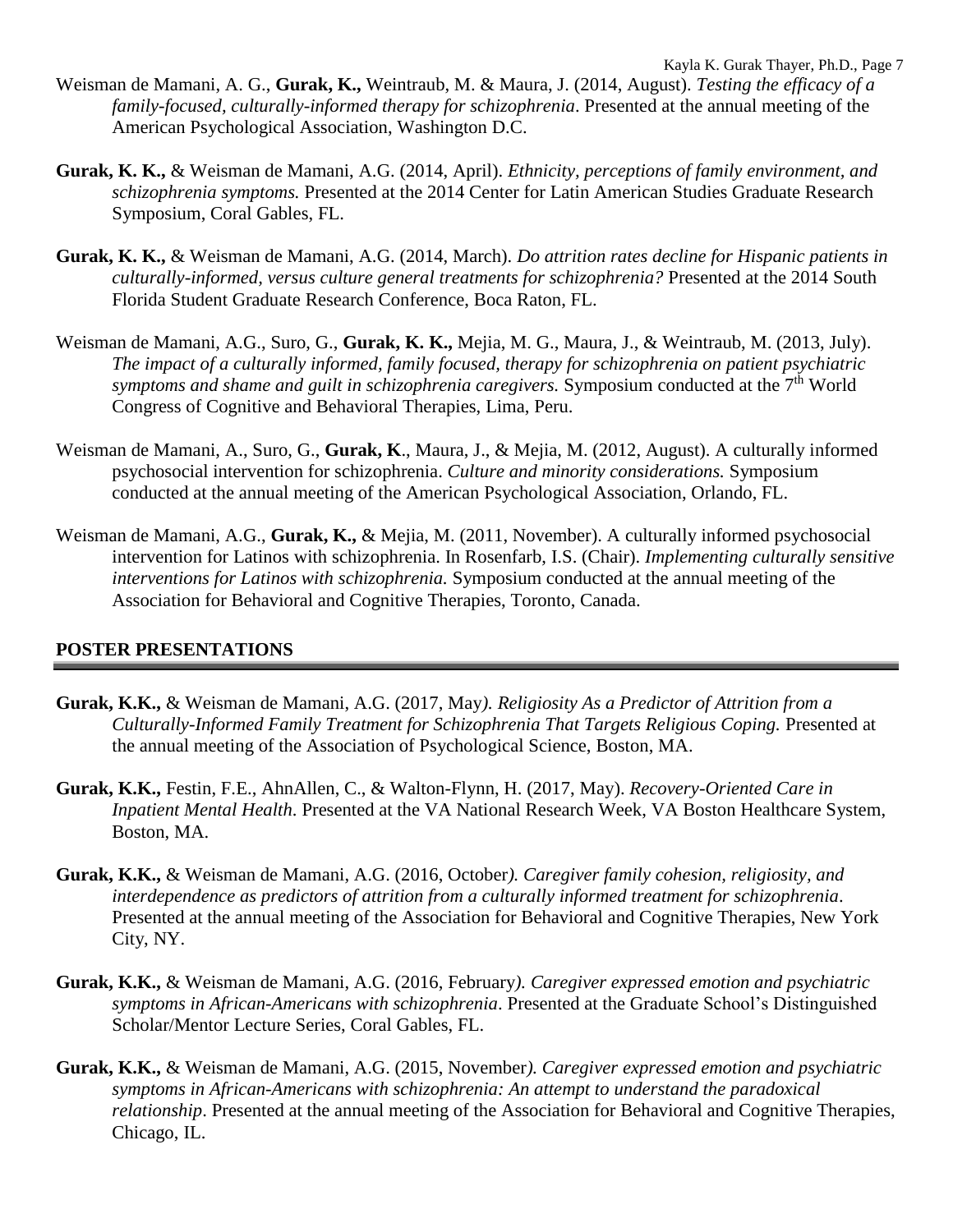Kayla K. Gurak Thayer, Ph.D., Page 8 Weisman de Mamani, A.G., **Gurak, K.K**., Maura, J., Martinez de Andino, A., Weintraub, M., & Mejia, M. (2015, November). *Free will perceptions and psychiatric symptoms in patients with schizophrenia.* Presented at the annual meeting of the Association for Behavioral and Cognitive Therapies, Chicago, IL.

- Tauler, C., Weisman de Mamani, A.G., & **Gurak, K.K.** (2014, August). *Controllability attributions and perceptions of dangerousness towards people with schizophrenia.* Presented at the annual meeting of the American Psychological Association, Washington D.C.
- **Gurak, K.K**, & Weisman de Mamani, A.G. (2014, July). *Patient perceptions of family risk and protective factors, ethnicity, and symptom severity in schizophrenia.* Presented at the annual meeting of the Florida Psychological Association, Bonita Springs, FL.
- **Gurak, K.K**, & Weisman de Mamani, A.G. (2013, July). *Ethnicity, patient perceptions of quality of family*  environment, and symptom severity in schizophrenia. Presented at the 7<sup>th</sup> World Congress of Cognitive and Behavioral Therapies, Lima, Peru.
- **Gurak, K.K.,** & Weisman de Mamani, A.G. (2013, July). *Ethnicity as a predictor of attrition rates in general versus culturally-informed treatment for schizophrenia.* Presented at the annual meeting of the Florida Psychological Association, Palm Beach Gardens, FL.

## **CLINICAL EXPERIENCE**

## **MIAMI VA MEDICAL CENTER, Miami, FL**

**Mental Health Integration- Recovery and Rehabilitation Postdoctoral Resident** September 2017 to September 2018

#### **Psychosocial Residential Rehabilitation Treatment Program (PRRTP)**

Supervisor: Raquel Andres-Hyman, Ph.D.

Worked as a part of an interdisciplinary treatment team and provided evidence-based group interventions (CBT, DBT, ACT, Seeking Safety, MI, Mindfulness, Relapse Prevention, Tobacco Cessation, IMR, WRAP) for veterans with severe psychiatric conditions and comorbid personality disorders, alcohol and substance use disorders, as well as comorbid medical conditions (e.g., HIV). Common clinical issues included chronic suicidality, severe depression, PTSD, substance abuse/dependence, and psychosis. Also conducted weekly intake assessments.

#### **Inpatient Mental Health Services**

Supervisor: Teresa Rosario, Ph.D.,

Created and conducted a weekly Coping Skills group for veterans on the acute psychiatric unit. Common clinical issues included acute suicidality, homicidal ideation, acute psychosis, severe depression, PTSD, substance abuse/dependence, anger management issues, and chronic maladaptive patterns of coping with psychosocial stressors.

## **Individual Psychotherapy Services**

Supervisor: Joseph Fineman, Ph.D.,

Provided individual psychotherapy/evidence-based treatments for outpatient veterans. Common clinical issues included depression, panic disorder, and PTSD. Individuals presented with multiple psychiatric and medical comorbidities such as chronic pain, HIV, and epilepsy.

#### **Psychological Assessment Service**

Hierarchical Supervisor: Jennifer Gillette, Psy.D.; Courtney Spilker, Psy.D.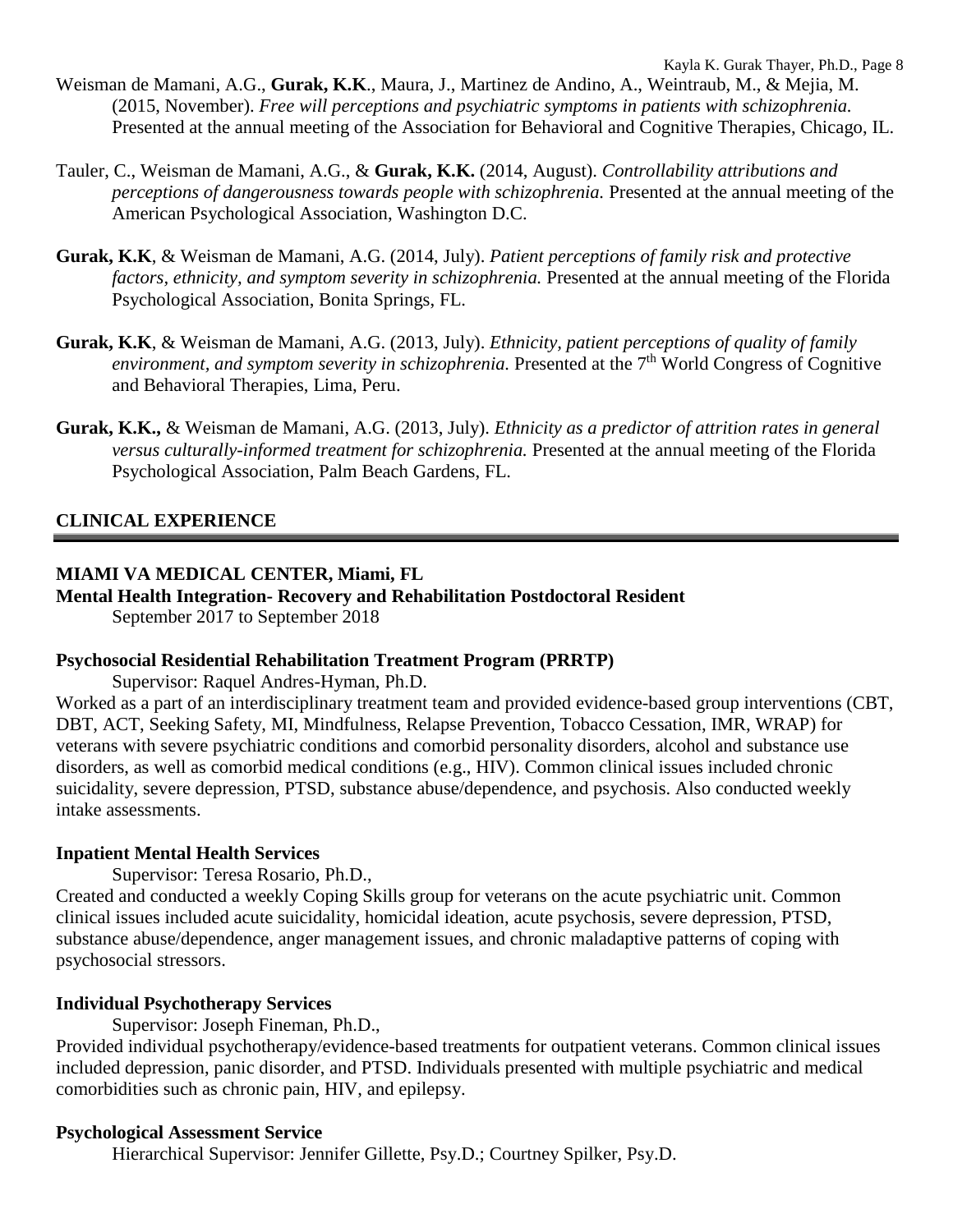Directly observed and supervised predoctoral interns on comprehensive psychodiagnostic assessment cases to diagnose learning, emotional, behavioral difficulties, and/or cognitive impairments. Responsibilities included assisting with clinical interviews, conducting risk assessments, test administration and scoring, interpretation and diagnostic impressions, and providing feedback to patients.

Kayla K. Gurak Thayer, Ph.D., Page 9

#### **Psychosocial Rehabilitation and Recovery Center (PRRC)**

Supervisor: Janette Rodriguez, Psy.D.

Worked as a part of an interdisciplinary treatment team and provided recovery-oriented, evidence-based individual and group interventions (IMR, SST, Health Promotion & Disease Prevention, Dating & Relationships, Anger Management, Living Life after Trauma group, Mindfulness Based Relapse Prevention group) for veterans with chronic and severe psychiatric conditions. Conducted weekly intake assessments. Provided in-service trainings to PRRC staff on differential diagnoses, personality disorders, motivational interviewing, and the treatment of psychotic symptoms.

## **\_\_\_\_\_\_\_\_\_\_\_\_\_\_\_\_\_\_\_\_\_\_\_\_\_\_\_\_\_\_\_\_\_\_\_\_\_\_\_\_\_\_\_\_\_\_\_\_\_\_\_\_\_\_\_\_\_\_\_\_\_\_\_\_\_\_\_\_\_\_\_\_\_\_\_\_\_\_ VA BOSTON HEALTHCARE SYSTEM, Boston, MA**

**Inpatient Mental Health/Therapeutic Recovery Intern**

August 2016 to August 2017

## **Inpatient Mental Health Services**

Supervisors: John Pepple, Ph.D., Heather Walton Flynn, Ph.D.

Worked as a part of an interdisciplinary treatment team and provided evidence-based individual and group interventions (CBT, CBT for psychosis, DBT, MI, BA, Mindfulness) for patients on the detoxification, acute, and long-stay units. Common clinical issues included acute suicidality, severe depression, PTSD, substance abuse/dependence, and psychosis. Also conducted psychodiagnostic, risk, and capacity assessments.

## **Psychiatric Rehabilitation and Recovery Center (PRRC)**

Supervisor: David Topor, Ph.D.

Provided recovery-oriented, evidence-based outpatient individual and group therapy for veterans with chronic and severe mental illness. Therapeutic approaches included social skills training, CBT, CBT for insomnia, MI, ACT, DBT, and Illness Management and Recovery.

## **PTSD Clinical Treatment Team**

Supervisors: Julie Weismoore, Ph.D., Julie Klunk-Gillis, Ph.D. Provided outpatient trauma-focused treatment (CPT) to veterans with combat and/or other military-related trauma(s).

## **Substance Abuse Spectrum of Treatment**

Supervisors: Judith Bayog, Ph.D., Aida Cajdric-Vrhovac, Ph.D.

Provided evidence-based assessment and treatment for veterans with alcohol and substance use disorders and other co-occurring psychiatric conditions. Worked as a part of an interdisciplinary residential treatment team and provided intensive, evidence-based individual and group interventions (MI, Relapse Prevention, harm reduction, CBT, BA) for patients in the residential treatment program (SARRTP/CIRCA). Responsibilities also included veteran case management and discharge planning related to aftercare treatment and housing. Also worked as a part of an interdisciplinary outpatient treatment team and conducted outpatient individual and group therapy (MI, Relapse Prevention, Harm Reduction, Seeking Safety; Stage I).

#### **\_\_\_\_\_\_\_\_\_\_\_\_\_\_\_\_\_\_\_\_\_\_\_\_\_\_\_\_\_\_\_\_\_\_\_\_\_\_\_\_\_\_\_\_\_\_\_\_\_\_\_\_\_\_\_\_\_\_\_\_\_\_\_\_\_\_\_\_\_\_\_\_\_\_\_\_\_\_ TRAUMA TREATMENT PROGRAM, University of Miami, Department of Psychology Individual Psychotherapy**

August 2014 to July 2015

Supervisors: Gail Ironson, M.D., Ph.D., Blanche Freund, Ph.D.

Provided outpatient individual trauma-focused psychotherapy (PE, CPT) and conducted assessments and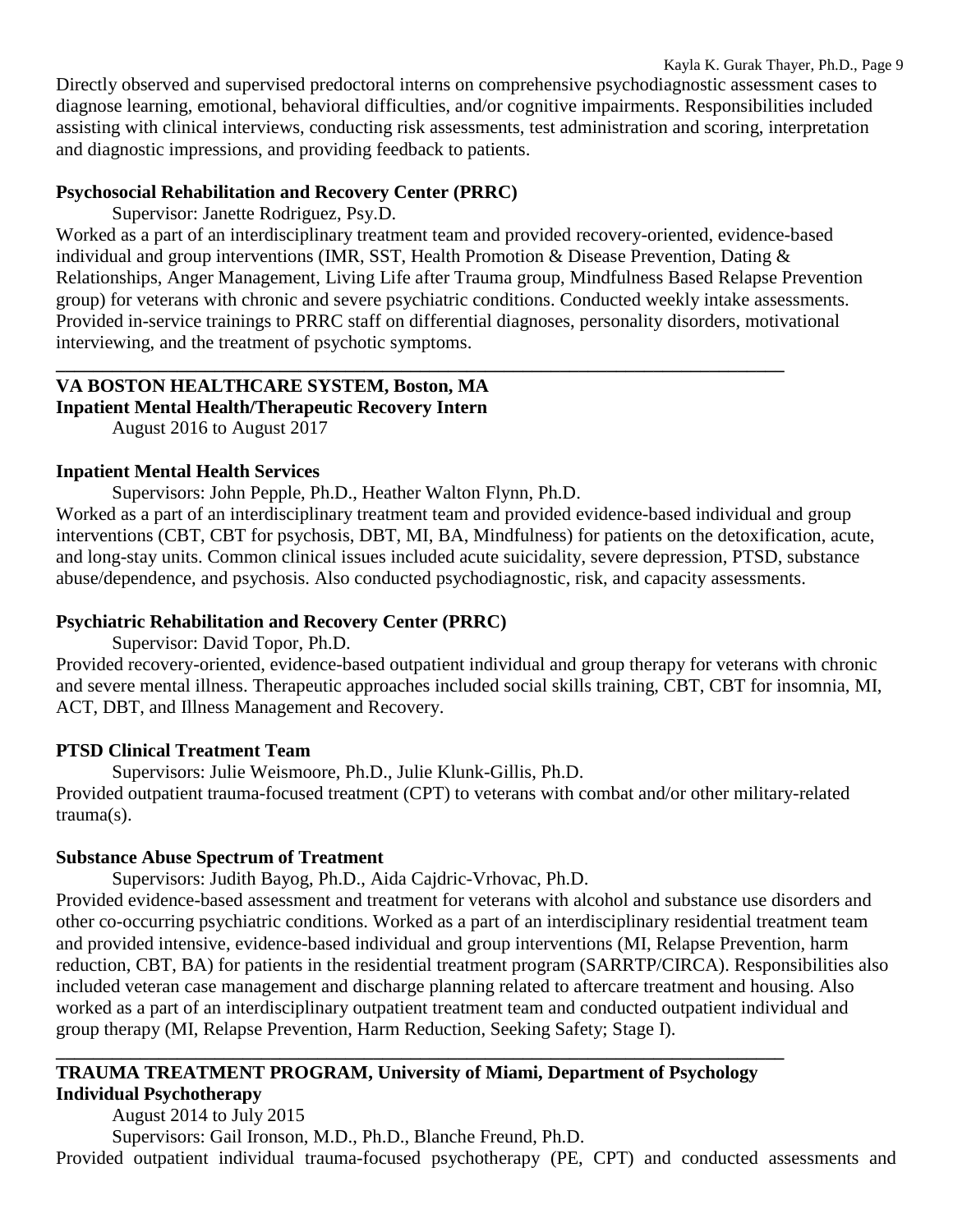eligibility phone screens for the program.

## **OLIVER-PYATT CENTERS OF MIAMI, Miami, FL Individual and Group Psychotherapy for Eating Disorders**

August 2014 to May 2015

Supervisor: Kelli Malkasian, Psy.D.

Provided individual and group therapy for adult and adolescent females with eating disorders and other comorbid disorders in an intensive outpatient setting. Led process-oriented groups, co-facilitated weekly supportive meals, and attended weekly case conference. Treatment orientation was primarily cognitivebehavioral, but integrated interpersonal, humanistic, family systems, and dialectical behavioral techniques.

#### **AUTISM SPECTRUM ASSESSMENT CLINIC, University of Miami, Department of Psychology Individual Psychotherapy**

**\_\_\_\_\_\_\_\_\_\_\_\_\_\_\_\_\_\_\_\_\_\_\_\_\_\_\_\_\_\_\_\_\_\_\_\_\_\_\_\_\_\_\_\_\_\_\_\_\_\_\_\_\_\_\_\_\_\_\_\_\_\_\_\_\_\_\_\_\_\_\_\_\_\_\_\_\_\_**

**\_\_\_\_\_\_\_\_\_\_\_\_\_\_\_\_\_\_\_\_\_\_\_\_\_\_\_\_\_\_\_\_\_\_\_\_\_\_\_\_\_\_\_\_\_\_\_\_\_\_\_\_\_\_\_\_\_\_\_\_\_\_\_\_\_\_\_\_\_\_\_\_\_\_\_\_\_\_**

**\_\_\_\_\_\_\_\_\_\_\_\_\_\_\_\_\_\_\_\_\_\_\_\_\_\_\_\_\_\_\_\_\_\_\_\_\_\_\_\_\_\_\_\_\_\_\_\_\_\_\_\_\_\_\_\_\_\_\_\_\_\_\_\_\_\_\_\_\_\_\_\_\_\_\_\_\_\_**

August 2013 to May 2015

Supervisor: Jennifer Durocher, Ph.D.

Provided long-term outpatient individual psychotherapy for an adult female client with comorbid Asperger's syndrome and delusional disorder. Treatment orientation was primarily cognitive-behavioral, but included interpersonal, humanistic, and family systems approaches.

## **MIAMI VA MEDICAL CENTER, POST-DEPLOYMENT CLINIC, Miami, FL Neuropsychological Assessment Service**

August 2013 to May 2014

Supervisors: Lisa Johnson-Greene, Ph.D., Jennifer Gillette, Psy.D.

Conducted neuropsychological screenings and psychodiagnostic/neuropsychological assessments with veterans in order to diagnose learning, emotional, behavioral difficulties, and/or cognitive impairments. Assessment batteries included tests of intelligence, academic achievement, cognitive functioning, memory, attention, executive functioning, and visual-motor processing. During this practicum, I wrote comprehensive assessment reports and provided veterans with feedback in order to explain results, conclusions, and recommendations.

#### **Group Therapy Service**

August 2013 to May 2014

Supervisors: Lisa Johnson-Greene, Ph.D., Alanna Hochman, Psy.D.

Co-facilitated a weekly psychotherapy group for veterans with comorbid PTSD and TBIs (8-10 clients/group).

#### **PSYCHOLOGICAL SERVICES CENTER, University of Miami, Department of Psychology Outpatient Individual Therapy Service**

May 2012 to August 2013

Supervisors: Judith McCalla, Ph.D., Jutta Joormann, Ph.D. Jennifer Durocher, Ph.D., Kiara Timpano, Ph.D.

Provided short and long-term outpatient individual psychotherapy in English and Spanish with adult clients from a culturally diverse population. Individual therapy issues included anxiety, depression, bulimia nervosa, bipolar II, social phobia, obsessive-compulsive disorder, and Asperger's syndrome. Provided empirically supported treatments (e.g., CBT, ERP). Conducted intake assessments, presented cases to an intake committee, and attended and presented at a weekly therapy case conference with other therapists in training.

#### **Assessment Service**

May 2012 to May 2013

Supervisor: Saneya Tawfik, Ph.D.

Conducted formal psychoeducational and psychodiagnostic assessments in English and Spanish with children, adolescents, and adults. I wrote comprehensive assessment reports and provided clients and their families with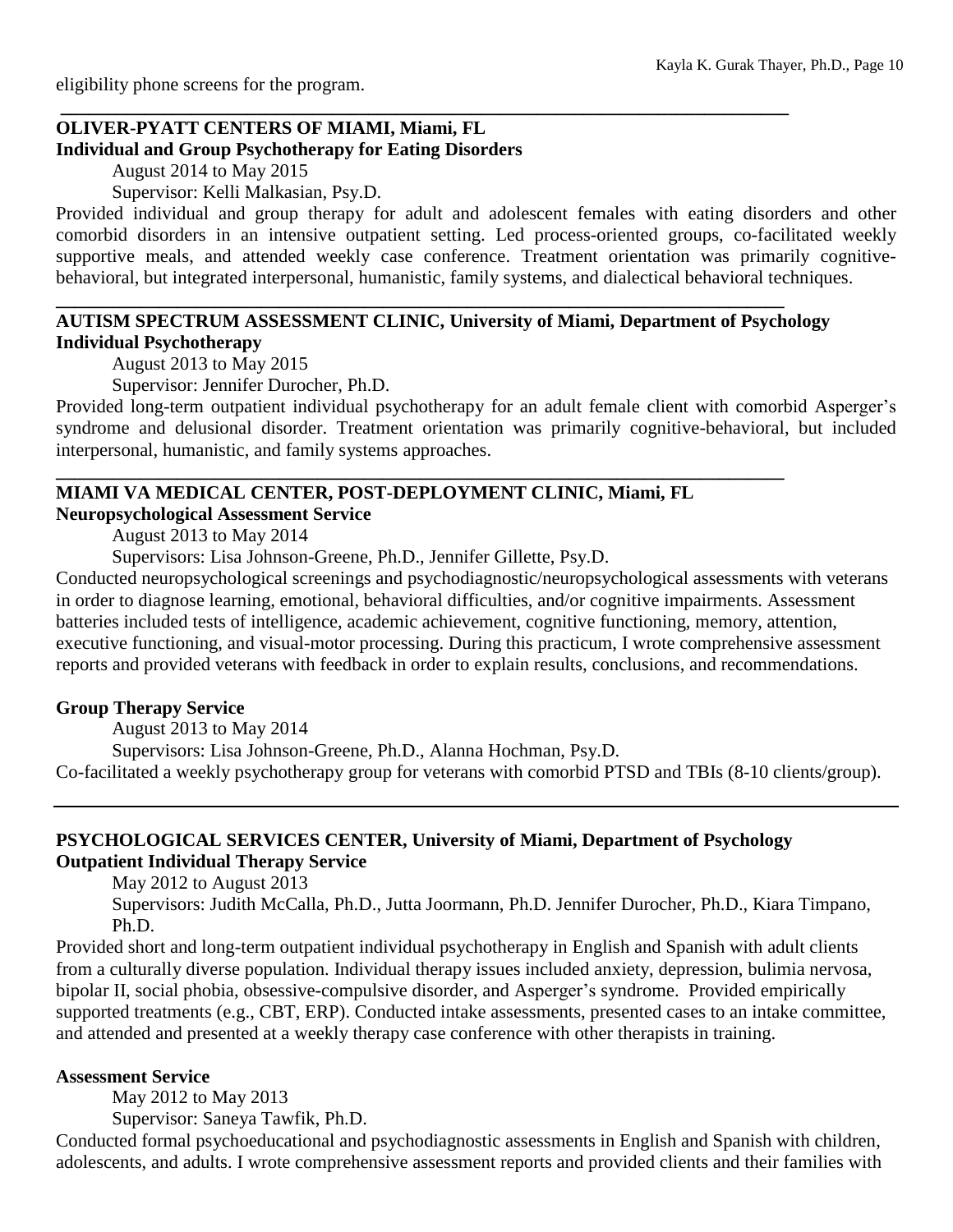Kayla K. Gurak Thayer, Ph.D., Page 11 feedback in order to explain results, conclusions, and recommendations. Assessment batteries included measures of intelligence, academic achievement, cognitive functioning, memory, attention, personality, executive functioning, visual-motor processing, reading comprehension and fluency, and emotional functioning.

## **OTHER RELEVANT CLINCAL EXPERIENCES**

## **PSYCHOLOGICAL SERVICES CENTER, University of Miami, Department of Psychology**

**\_\_\_\_\_\_\_\_\_\_\_\_\_\_\_\_\_\_\_\_\_\_\_\_\_\_\_\_\_\_\_\_\_\_\_\_\_\_\_\_\_\_\_\_\_\_\_\_\_\_\_\_\_\_\_\_\_\_\_\_\_\_\_\_\_\_\_\_\_\_\_\_\_\_\_\_\_\_\_**

**\_\_\_\_\_\_\_\_\_\_\_\_\_\_\_\_\_\_\_\_\_\_\_\_\_\_\_\_\_\_\_\_\_\_\_\_\_\_\_\_\_\_\_\_\_\_\_\_\_\_\_\_\_\_\_\_\_\_\_\_\_\_\_\_\_\_\_\_\_\_\_\_\_\_\_\_\_\_\_**

**Clinic Assistant** 

June 2014 to July 2016

Supervisors: Judith McCalla, Ph.D., Saneya Tawfik, Ph.D.

Conducted eligibility phone screens, assigned cases to student clinicians, audited clinic charts, helped prepare students for external practica, and served on the clinic's intake committee. 15 hour per week assistantship.

## **MERIDIAN BEHAVIORAL HEALTHCARE, INC., Gainesville, FL**

**Forensic Team Assistant Specialist** 

August 2007 to May 2008

Supervisor: Leah Vail, M.A.

Assisted a forensic specialist with case management of individuals with severe mental health conditions and cooccurring substance abuse. Conducted client monitoring in the community and correctional facilities, attended court hearings, reported on client compliance, and supplied recommendations for post-release.

#### **NORTH FLORIDA EVALUATION AND TREATMENT CENTER, Gainesville, FL Undergraduate Intern**

January 2006 to May 2006

Supervisor: Victor Buehler

Conducted intake interviews for individuals with severe mental illness who were deemed not guilty by reason of insanity or incompetent to proceed to trial. Assessed for malingering, completed mental status exams, wrote resident monthly summaries, assisted with daily competency interviews, monitored and documented resident progress, and made recommendations for continuance of care.

## **WORKSHOPS**

| Sept. 2016 | Clinical Workshop: Cognitive Processing Therapy for the Treatment of PTSD, Ellen Healy, |
|------------|-----------------------------------------------------------------------------------------|
|            | Ph.D., Jennifer Wachen, Ph.D.                                                           |
| Sept. 2015 | Clinical Workshop: Substance Abuse, Richard Simon, Ph.D., Skipper Flynn, Psy.D.         |
| Feb. 2015  | Clinical Workshop: Binge Eating Disorder Treatment and Myths, Wendy Oliver-Pyatt, M.D., |
|            | Karin Lawson, Psy.D., Mary Dye, MPH, R.D., Amy Jaffe, M.S., R.D., Chevese Turner        |
| Jan. 2014  | Clinical Workshop: Using the Unified Protocol for the Transdiagnostic Treatment of      |
|            | Anxiety and Depression in Adolescence, Jill Ehrenreich-May, Ph.D.                       |
| Nov. 2013  | Clinical Workshop: Understanding the DSM-5 and the ICD, Greg J. Neimeyer, Ph.D.         |
| Feb. 2013  | Clinical Workshop: Motivational Interviewing, Brett Engle, Ph.D.                        |
| Feb. 2013  | Clinical Workshop: Eating Disorders, Melissa McLain, Ph.D.                              |
| Jan. 2013  | Statistical Workshop: Hierarchical Linear Modeling, Ahnalee Brincks, Ph.D.              |
| Feb. 2012  | Clinical Workshop: Honest Conversations from Both Sides of the Couch: Finding Reasons   |
|            | for Recovery (Eating Disorders), Michael E. Berrett, Ph.D., Jenni Schaefer, B.S.        |
| Sept. 2011 | Clinical Workshop: The Rorschach, Malcolm Kahn, Ph.D.                                   |